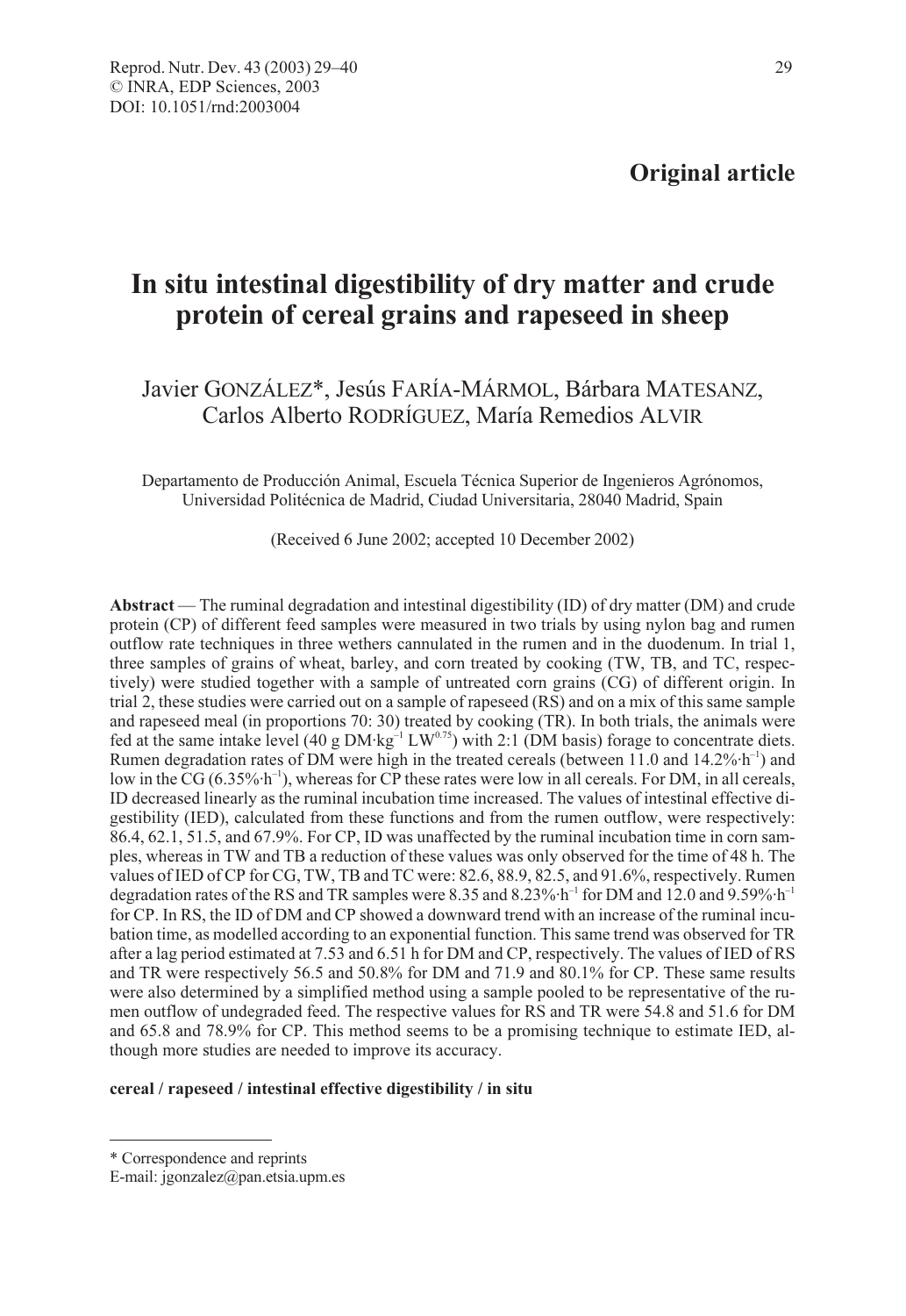## 1. INTRODUCTION

The current rationing systems for ruminants, based on the estimation of the total amount of amino acids absorbed in the intestine, need suitable estimates of intestinal digestibility (ID) of the rumen undegraded protein of feedstuffs. The obtention in an extensive form of these data is not possible through in vivo essays, since this is a complex and time-consuming process, requiring the application of regression or infusion techniques. On the contrary, the mobile nylon bag technique, based on the incubation of rumen pre-incubated feed samples in bags that transit between the duodenum and the ileum or the anus, is a simple and adaptable method that can be used in systematic studies. The main limitation of this method is derived from the variation of the ID values with the rumen pre-incubation time in many types of feeds [1, 2], as a consequence of the changes in the concentrations of undigestible nitrogenous compounds in the small intestine caused by the rumen microbial actions. This limitation can be avoided by the estimation of the intestinal effective digestibility (IED) of the feed protein from measurements with mobile bags weighed according to the rumen outflow of undegraded protein [1, 3, 4]. Nevertheless, this methodology is laborious, since incubations with mobile bags should be carried out for different times of rumen pre-incubation. Therefore, the characterisation of feedstuffs is of interest to limit the application of this technique only to feeds subject to important variations of ID with the rumen pre-incubation time. In this work, we grouped together the results of two essays carried out for this purpose on grains and seeds. In addition, the accuracy of a simplification of this technique, based on the incubation in mobile nylon bags of rumen undegraded samples pooled in accordance with the feed rumen outflow, was studied.

## 2. MATERIALS AND METHODS

## 2.1. Tested feeds

In two different trials, a total of six samples of grains and seeds were examined to determine their rumen degradability and their ID using in situ techniques. In trial 1, three samples of hydrothermal treated cereals: wheat (TW), barley (TB) and corn (TC) and an untreated corn grain (CG) of a

| <b>Items</b>            | CG   | TW   | TB   | TC   | <b>RS</b> | TR   |
|-------------------------|------|------|------|------|-----------|------|
| Organic matter          | 983  | 980  | 977  | 991  | 954       | 934  |
| Crude protein           | 85.7 | 127  | 103  | 77.9 | 221       | 261  |
| Ether extract           |      |      |      |      | 389       | 313  |
| Neutral detergent fibre | 137  | 153  | 174  | 129  | 245       | 266  |
| Acid detergent fibre    | 42.8 | 40.9 | 47.9 | 38.5 | 115       | 144  |
| Acid detergent lignin   | 12.2 | 14.3 | 11.6 | 8.9  | 45.4      | 55.5 |
| NDIN <sup>1</sup>       | 8.7  | 11.3 | 19.5 | 10.2 | 8.7       | 13.5 |
| ADIN <sup>1</sup>       | 3.5  | 4.3  | 14.3 | 11.8 | 5.0       | 4.5  |

Table I. Chemical composition  $(g \cdot kg^{-1} DM)$  of tested samples.

<sup>1</sup> Percentage of total nitrogen.

CG: corn grain; TW: treated wheat grain; TB: treated barley grain; TC: treated corn grain; RS: rapeseed; TR: treated rapeseed.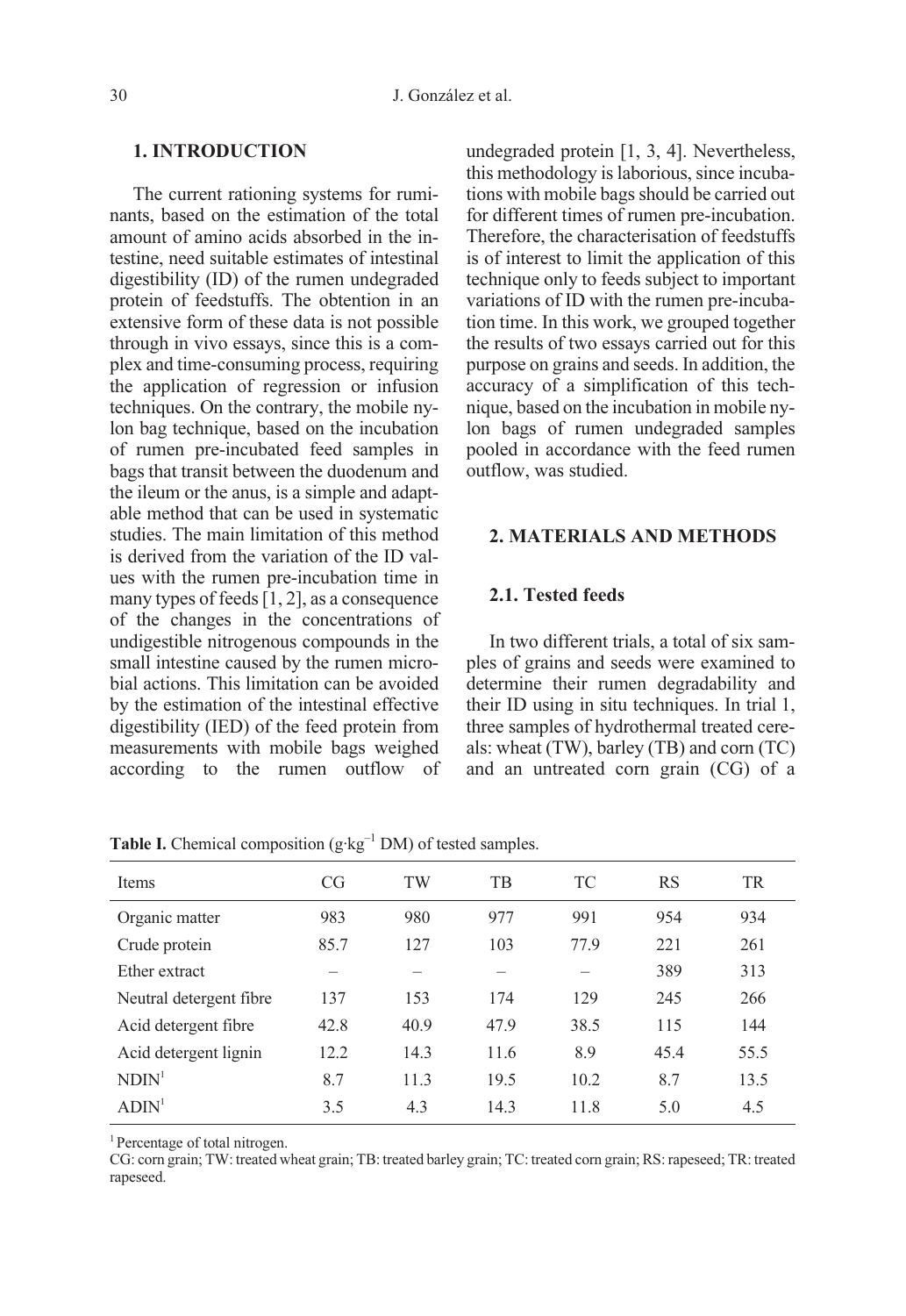different origin were studied. In trial 2, a sample of rapeseed (RS) and an other of treated rapeseed (TR) were studied. The hydrothermal treatment of cereal grains included the following steps: cracking, cooking for 1 h (mean temperature and moisture: 98 ºC and 22–25%), flaking and drying. As a consequence of the high fat content of rapeseed, this feed was mixed with a whole rapeseed meal in proportions of 70% RS and 30% rapeseed meal, before the treatment, indicated above, except that flaking was substituted by treatment in an expander at high pressure. The chemical composition of these feeds is given in Table I.

#### 2.2. Animals and diets

Three Manchega wethers fitted with rumen cannulas were used in trial 1 to measure rumen degradability. Then, these animals were provided with duodenal cannulas and used to determine the ID of the cereal grains. In trial 2, the same animals were employed to perform both measures. The animals were fed 2:1 forage to concentrate diets, starting 15 days before the experimental periods. The level of DM intake was fixed at 40  $g$ ·kg<sup>-1</sup> LW<sup>0.75</sup>. In trial 1, the forage was good quality lucerne hay and the diet was distributed in two equal meals (at 9.00 and 17.00 h). In trial 2, the forage was a mix (1:1 on DM) of corn silage and Italian ray-grass silage and the diet was distributed in six equal meals (every 4 h), starting at 9:00 h. A concentrate with a content  $(g \cdot kg^{-1} DM)$  of 192 CP and 297 neutral detergent fibre (NDF) was used in both trials. The respective concentrations of CP and NDF in the diets were 209 and 352 in trial 1 and 116 and 527 in trial 2.

#### 2.3. Rumen incubations

In both trials, nylon bags with a pore size of 46  $\mu$ m and 11 × 7 cm (inner dimensions) were filled with approximately 3 g (air-dry basis) of the different samples (grounded to pass a 2 mm screen). The bags were incubated in the rumen of each animal for periods of 2, 4, 8, 16, 24 and 48 h. Two series of incubation with duplicate bags were performed for each feed. At each series of incubation, all the bags were placed simultaneously in te rumen just before the sheep were offered their first meal in the morning. After collecting from the rumen, the bags were washed with tap water and stored at –20 ºC. After thawing, the bags were washed three times for 5 min in a turbine washing machine. The same procedure was applied to two series of two bags of each feed to obtain the zero hours value. For each sheep and incubation time, one bag of each incubation series was oven dried for 48 h at 80 ºC and analysed for DM and nitrogen. The other bag was stored at  $-20$  °C, freeze-dried and reserved for intestinal digestibility measurements.

Ruminal disappearance of DM or CP were fitted for each animal to the exponential model of Ørskov and McDonald [5], except the CP disappearance from TC, which showed a sigmoid trend and was fitted to the model described by Van Milgen and Baumont [6]. The ruminal effective degradability (RED) of all the samples was estimated by the general procedure proposed by Ørskov and McDonald [5] using rumen outflow rate  $(k_n)$  values determined for the diet concentrate. In TC, this estimation was solved by a numerical integration. The concentrate was washed to eliminate the soluble components and marked by immersion with 10 mg  $Yb \cdot g^{-1}$  of feed as described by González et al. [7]. To determine  $k<sub>n</sub>$  values, a pulse dose (40 g) of labelled concentrate was fed to each animal immediately before the first daily meal. In trial 1, a total of 20 samples of faeces were obtained from the rectum of each animal, the first sample before supplying the marker and the remainder between 12 and 120 h afterwards. In trial 2, the pre-dosed sample and 20 post-dosed samples (collected between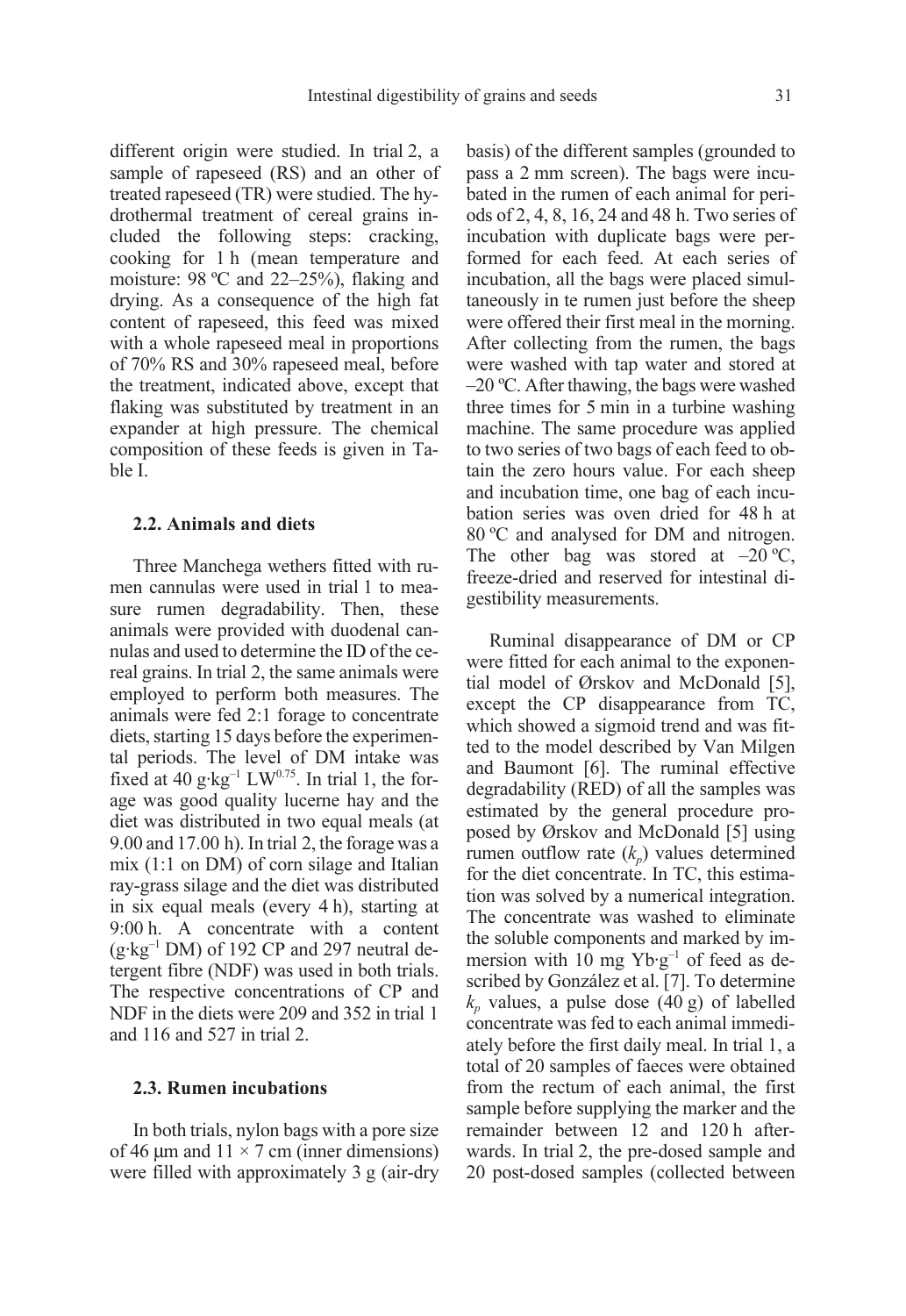1 and 82 h) were obtained through the duodenal cannula. These samples were dried, milled and analysed for Yb. The pattern of Yb concentrations in the faeces or in the duodenal digesta over time was described for each animal by fitting to the model of Dhanoa et al. [8] and rate constants derived from the decreasing phase of concentrations were used as  $k_p$  values for all the samples.

#### 2.4. Intestinal digestibility

In both trials, the freeze-dried residues of each tested sample were pooled for each incubation time and the resulting samples were analysed for DM and nitrogen. Then, a total of 6 sub-samples of about 200 mg of each pooled sample were weighed into mobile nylon bags with an approximately round shape ( $\varnothing \approx 3$  cm). Two bags of each pooled sample were introduced through the duodenal cannula into the small intestine of each fistulated wether and recovered from the faeces. In both trials, 6 bags per sheep per day were inserted at random, at a rate of one bag every 15 min. The bags were then conditioned, stored, washed, dried, and weighed as described above and destined intact for nitrogen analysis. Blanks containing a known weight of nylon were used to correct the nitrogen content of the nylon material. The intestinal disappearance (ID) of undegraded material (DM or CP) was calculated as the amount lost from the bag divided by the amount in the bag before the intestinal passage. Then, the evolutions of the ID values with the rumen pre-incubation time were fitted for each animal to different functions in relation to feed to determine IED by the method proposed by González et al. [1]. To obtain the effective proportion digested in the intestine of a feed fraction, these authors propose to consider together the functions which describe (1) the variation of its ID with the rumen incubation time, and (2) the outflow of undegraded material from the rumen. When rumen

degradation is described by a simple exponential equation, the rumen outflow of any feed constituent is described considering that undegraded material is defined by  $u = r + b e^{-k dt}$ , and that the rumen outflow is defined by  $f = 1 - e^{-kp t}$ . In the first equation, the constant  $r$  represents the undegradable fraction and b represents the non-soluble degradable component, which is degraded at a constant fractional rate  $k_d$  per unit time. Thus, the corrected outflow rate from the rumen undegraded material is  $u$  ( $df/dt$ ). Therefore, the corrected rate of digested feed in the intestine can be obtained as  $IDu$  (d*f*/d*t*), and their cumulative proportion up to time  $t(D_{i(t)})$  can be derived from:

$$
D_{i(t)} = \int_{0}^{t} \text{ID}u \frac{\text{d}f}{\text{d}t} \text{d}t. \tag{1}
$$

In the work of González et al. [1] ID was only fitted to an exponential function:

$$
ID = s + h e^{-k}.
$$
 (2)

In this model, the value  $h+s$  represents the ID of the insoluble feed fraction, whereas the asymptotic value s corresponds to the ID of the fraction that was apparently undegradable in the rumen. The constant  $k_i$ is a rate of decrease of the ID, derived from the sample enrichment in undigestible compounds with the extent of rumen degradative actions. When the expression (1) is applicated to equation (2), and considering that as the time from feeding increases, the fraction of feed flowing into the intestine tends to zero, the proportion of feed digested in the intestine tends to [1]:

$$
D_i = s \left( r + \frac{bk_p}{k_d + k_p} \right)
$$
  
+  $hk_p \left( \frac{r}{k_p + k_i} + \frac{b}{k_d + k_p + k_i} \right)$ . (3)

For some feeds, a lag period  $(t_0)$  before the reduction of ID values was observed. In these cases, equation (2) was established considering only the rumen incubation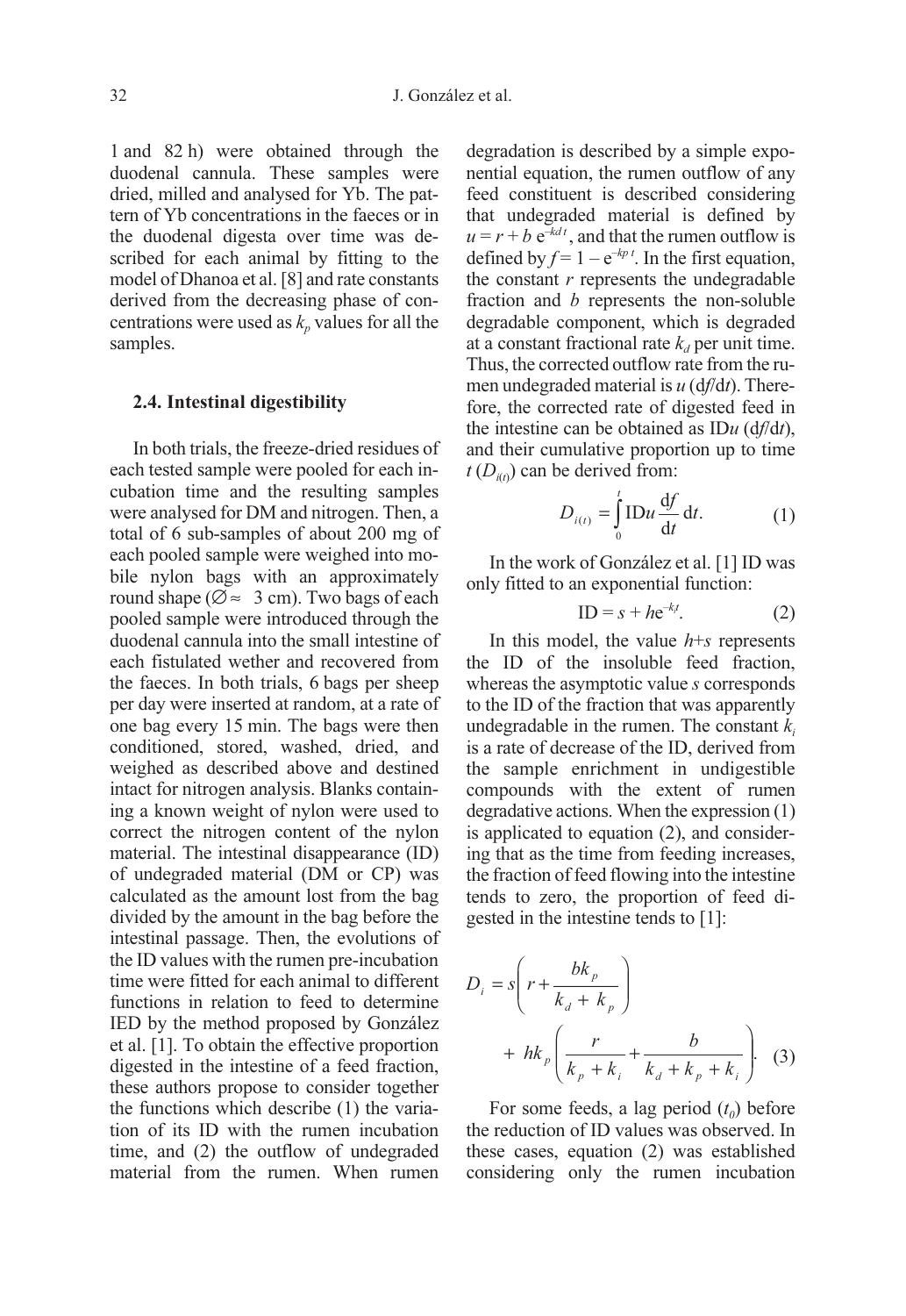times in which the reduction of ID was evident. Then,  $t_0$  estimations were obtained by solving this equation particularized for ID as the average of the disappearance values included in the lag period.  $D_i$  values were calculated as the sum of two fractions: before and after  $t_0$ . The first fraction was determined as the product of the constant ID value by the rumen outflow until  $t_0$ , which can be obtained by the equation:

$$
\emptyset_{\text{until } t_0} = r(1 - e^{-k_p t_0}) + \frac{bk_p}{k_d + k_p} (1 - e^{-(k_d + k_p)t_0}).
$$
\n(4)

The second fraction was obtained by equation (3), but replacing the r and b values by their respective fractions remaining in the rumen at the time  $t_0$ , calculated by the expressions:

$$
r_{\text{for }t=t_0} = r e^{-k_p t_o}, \qquad (5)
$$

$$
b_{\text{for }t=t_0} = b e^{-(k_d + k_p)t_o}.
$$
 (6)

In other feeds the evolution of ID with increasing pre-incubation times showed a linear decrease and was fitted to the equation:

$$
ID = g - k_i t. \tag{7}
$$

When applied at  $t = 0$ , it is shown that the value g of this model represents the ID of the total insoluble feed fraction  $(b + r)$ , whereas the constant  $k_i$  is the rate of decrease of ID produced by the sample enrichment in undigestible compounds with the progression of the rumen degradative actions. The application of expression (1) to the model of equation (7) leads to:

$$
D_{i(t)} = \int_{0}^{t} (g - k_{i}t) \cdot (r + be^{-k_{d}t}) k_{p} e^{-k_{p}t} dt44
$$
\n(8)

and, finally to:

$$
D_i = r \left( g - \frac{k_i}{k_p} \right) + \frac{bk_p}{k_d + k_p} \left( g - \frac{k_i}{k_d + k_p} \right). \tag{9}
$$

Finally, in all cases IED can be obtained as:

$$
IED = \frac{D_i}{(1 - RED)} \tag{10}
$$

In trial 2, the IED of DM and the CP of rapeseed samples were also estimated by using a simplified method, based on the incubation in mobile nylon bags of samples pooled from the undegraded residues of rumen incubations in accordance with the feed outlow from the rumen. To prepare these samples, the pooled residues of rumen incubation at 0, 2, 4, 8, 16, 24, and 48 h were considered representative up to times of 1, 3, 6, 12, 20, 36, and 60 h, respectively. Then, the rumen outflow of feed DM in these intervals was established according to equation (4) and these values were used to determine the weight proportion of each residue. Prior to and after the intestinal passage, these samples were managed as indicated above.

#### 2.5. Chemical analyses

Tested samples were analysed for DM, ash, ether extract, and CP (Kjeldahl  $N \times 6.25$ ) by AOAC methods [9] and for neutral detergent fibre (NDF) [10], acid detergent fibre (ADF), and acid detergent lignin (ADL) [11]. Insoluble nitrogen in neutral detergent (NDIN) and in acid detergent (ADIN) solutions was determined by Kjeldahl analysis of the NDF and ADF residues, respectively. Rumen incubation residues and intestinal mobile nylon bags were also analysed for nitrogen by the Kjeldahl method. Samples of duodenal content or faeces collected for transit studies were analysed for ytterbium by atomic absorption spectrometry as described by González et al. [7].

## 2.6. Statistical methods

The different kinetics associated with the employed models were fitted using a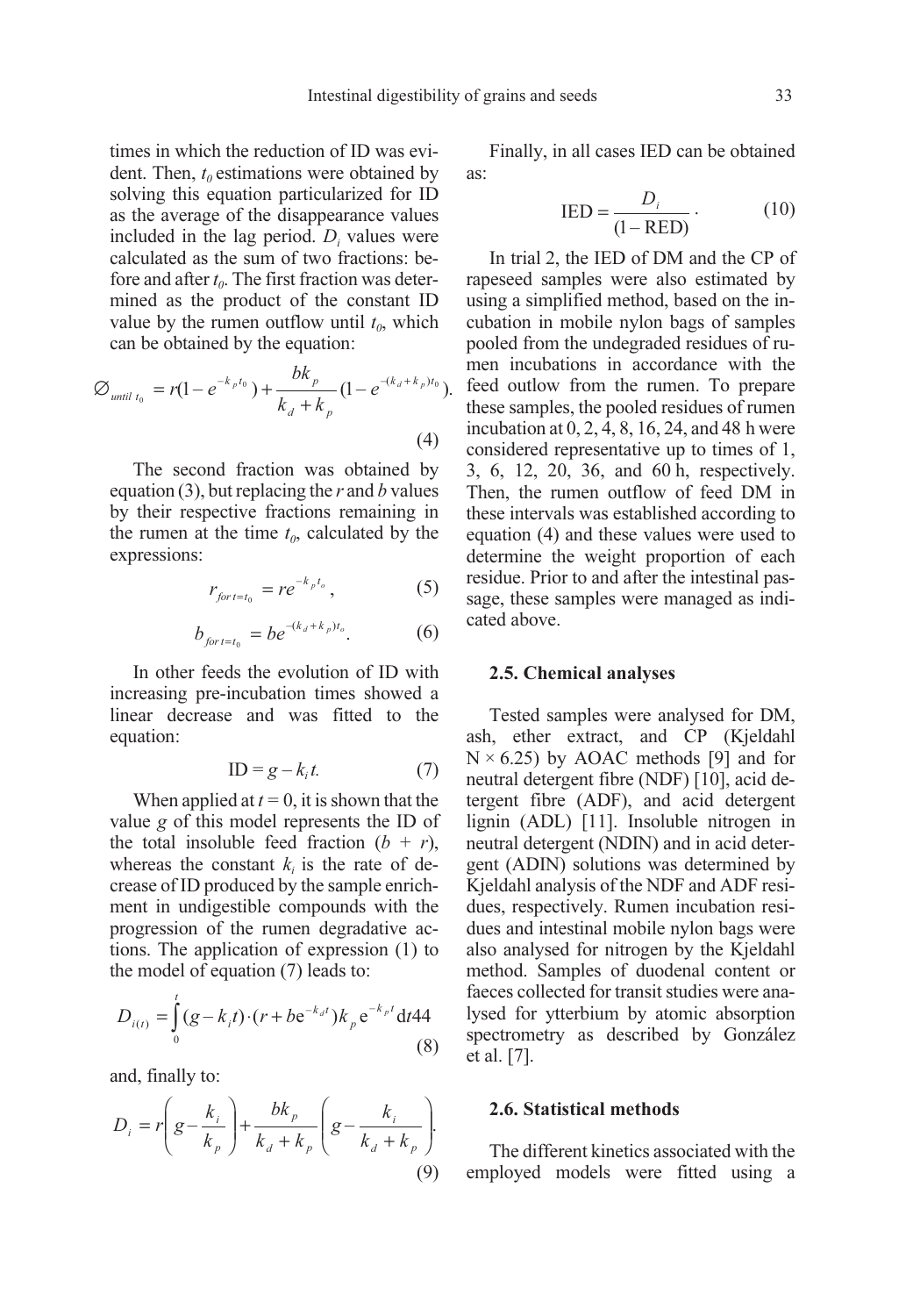non-linear regression model. The results of ID for each tested feed were analysed considering the animals and rumen pre-incubation times as factors in the variance analysis before modelling these data. The means for the different rumen incubation times were compared by a t-test. All the statistical analyses were performed using the Statistical Analysis System for Windows software, version 6.12 (SAS Institute Inc., Cary, NC, USA).

## 3. RESULTS AND DISCUSSION

#### 3.1. Rumen degradation

Mean values from both trials of degradation kinetic parameters and RED of DM and CP are shown in Tables II and III, respectively. Estimates of RED are based on  $k_n$ values of 2.50 and  $4.93\%$ ·h<sup>-1</sup> recorded for the same concentrate in trials 1 and 2, respectively, which were different at  $P < 0.02$ (standard error of the mean  $(S.E.M.) =$ 0.388). Several authors [12–14] have

obtained similar values of  $k_p$  using samples taken from the faeces or the duodenum. The differences between both diets in the concentration of NDF and in the degradation rate of their forages – grasses are degraded more slowly in the rumen than legumes [15,  $16$  – justifies the higher  $k_p$  values observed in trial 2. The outflow rate of particles from the rumen is conditioned mainly by the rumen fill, which is basically associated with fibrous particles. So, an increase in this fill is associated with higher rumen pressure, rumination activity, and rumen motility (contractile and propulsive movements) that lead to a higher evacuation through the reticulo-omasal orifice [17].

The degradation characteristics observed for treated cereals showed high values for the degradation rate (between 11.0 and  $14.2\%$ ·h<sup>-1</sup>) and RED (around 82%) of DM and, inversely, low degradation rates of CP. These results show a high rumen availability of starch, its main component, and a resistance to the degradation of proteins, which are the purpose of these treatments. The effect of hydrothermal treatments on

| feeds.     |     |  |                |       |
|------------|-----|--|----------------|-------|
| Trials and |     |  | $\kappa_d$     | RED   |
| feeds      | (0/ |  | $(0/4-h^{-1})$ | (0/2) |

Table II. Degradation kinetics and rumen effective degradability (RED) of dry matter of the tested

| 111uwun<br>feeds | u    | $\overline{ }$ | $\mathbf{r}$ | $\mathbf{u}_d$      | $\sim$ |  |
|------------------|------|----------------|--------------|---------------------|--------|--|
|                  |      | $(\%)$         |              | $(\% \cdot h^{-1})$ | $(\%)$ |  |
| Trial 1          |      |                |              |                     |        |  |
| CG               | 21.9 | 77.2           | 0.9          | 6.35                | 77.0   |  |
| TW               | 40.3 | 52.0           | 7.7          | 11.0                | 82.4   |  |
| TB               | 40.7 | 49.2           | 10.1         | 14.2                | 81.8   |  |
| TC               | 35.6 | 56.0           | 8.4          | 12.9                | 81.6   |  |
| Trial 2          |      |                |              |                     |        |  |
| <b>RS</b>        | 13.6 | 81.1           | 5.3          | 8.35                | 64.6   |  |
| TR               | 31.4 | 59.2           | 9.4          | 8.23                | 68.3   |  |
|                  |      |                |              |                     |        |  |

 $a, b$  and r represent soluble, non-soluble degradable and undegradable fractions, respectively;  $k_d$ : fractional degradation rate of fraction *b*.

For other abbreviations see Table I.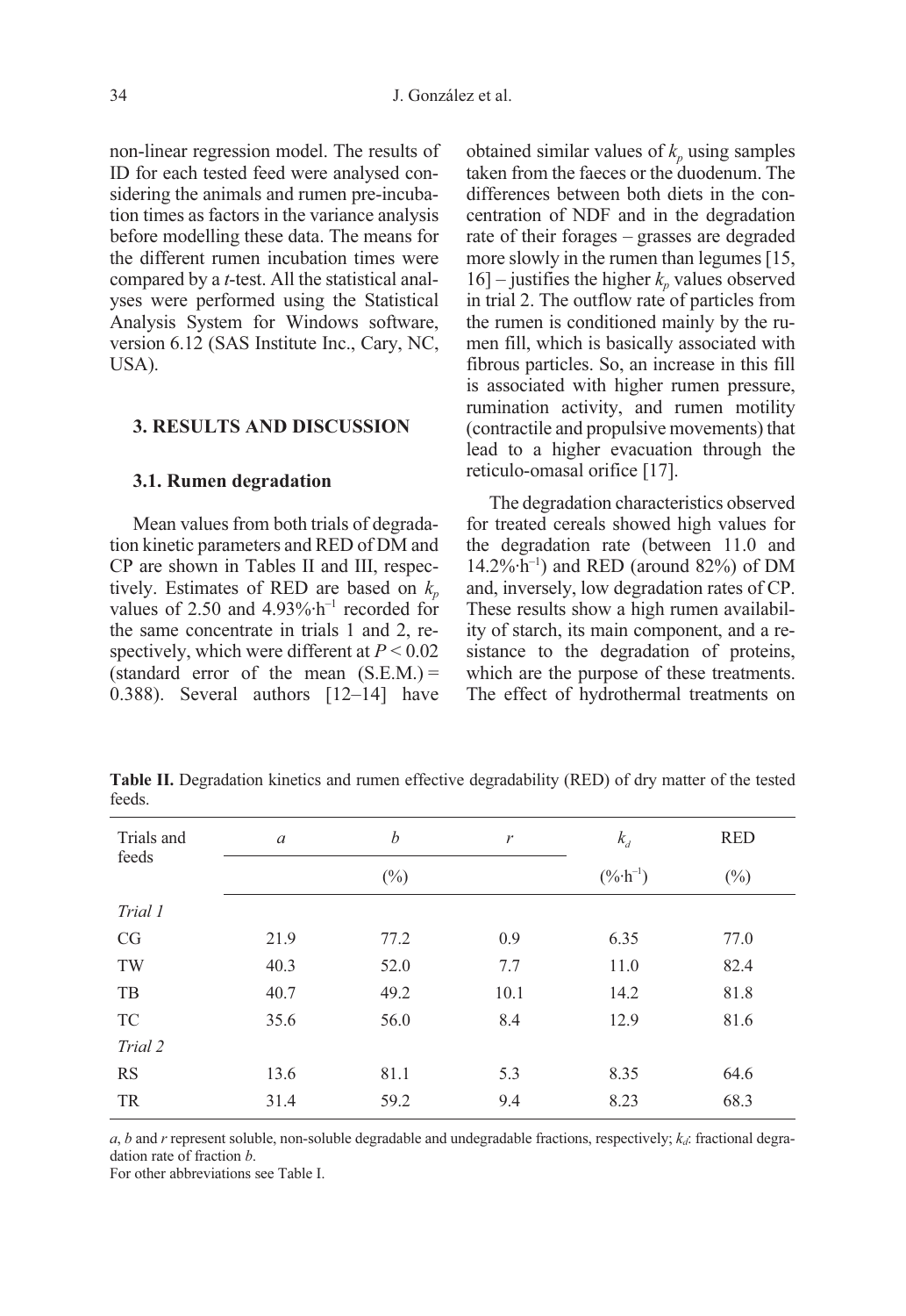| Trials and<br>feeds | $\alpha$ | b      | r                   | $k_d$  | <b>RED</b> |
|---------------------|----------|--------|---------------------|--------|------------|
|                     |          | $(\%)$ | $(\% \cdot h^{-1})$ | $(\%)$ |            |
| Trial 1             |          |        |                     |        |            |
| CG                  | 24.5     | 75.5   | 0.0                 | 4.89   | 74.2       |
| TW                  | 20.2     | 79.8   | 0.0                 | 4.35   | 70.5       |
| TB                  | 21.5     | 78.5   | 0.0                 | 4.69   | 72.2       |
| TC <sup>1</sup>     | 23.6     | 74.2   | 2.2                 |        | 61.2       |
| Trial 2             |          |        |                     |        |            |
| <b>RS</b>           | 19.9     | 74.1   | 6.0                 | 12.0   | 72.4       |
| <b>TR</b>           | 31.1     | 65.8   | 3.1                 | 9.59   | 74.4       |

Table III. Degradation kinetics and rumen effective degradability (RED) of crude protein of the tested feeds.

<sup>1</sup> Mean values of  $k_0$  and  $k_\infty$  from the model of Van Milgen and Baumont [6] were 0.65 and 10.0 (%·h<sup>-1</sup>), respectively. For abbreviations see Tables I and II.

rumen degradation is especially important in corn [18], as a consequence of its high content of corneous starch, which agrees with the present results. The RED of the CP of CG was high, although this value is in the range indicated by the National Research Council [19] for 11 samples of corn grain:  $48 \pm 18\%$  (mean  $\pm$  S.D.). The high RED values of this sample and those of treated cereals were conditioned by the slow rumen transit observed in this trial  $(k_p = 2.50\% \cdot h^{-1})$ . Bacha et al. [20], on a sample  $(n = 20)$  of 8 different cereals, obtained from the Spanish market, observed RED values of CP higher than those recorded in other data sources [19, 21, 22]. The lowest differences were found for corn and sorghum, which are mainly imported.

The differences between RS and TR samples included the effects of both the seed treatment and its previous mix with rapeseed meal. For this reason any statistical comparison between both samples was intended. The TR sample showed a higher soluble fraction than RS, both for DM and CP. Deacon et al. [23] observed this same behaviour of both fractions with the extrusion of this seed. In the present results, this fact could be associated with the reduction of fat concentration (Tab. I), as a consequence of the mix with rapeseed meal. In the same way, the higher undegradable fraction of DM recorded in TR is in agreement with the increase in fibre content of this sample produced by the inclusion of rapeseed meal. Degradation rates of DM were similar for both samples, whereas for CP a lower value was observed for TR (9.59 vs.  $12.0\%$ ·h<sup>-1</sup>), in accordance with the effects produced by heat in this treatment and in those for the obtention of rapeseed meal. The results of RED were slightly lower in RS than in the TR sample, both for DM (64.6 vs. 68.3%) and for CP (72.2 vs. 74.4%).

#### 3.2. Intestinal digestibility

The effect of the rumen pre-incubation time on the ID of undegraded DM or CP of cereals is shown in Table IV. Residues of ruminal incubation at 48 h of CG were too small to prepare the respective sample and consequently the ID was not determined for this time.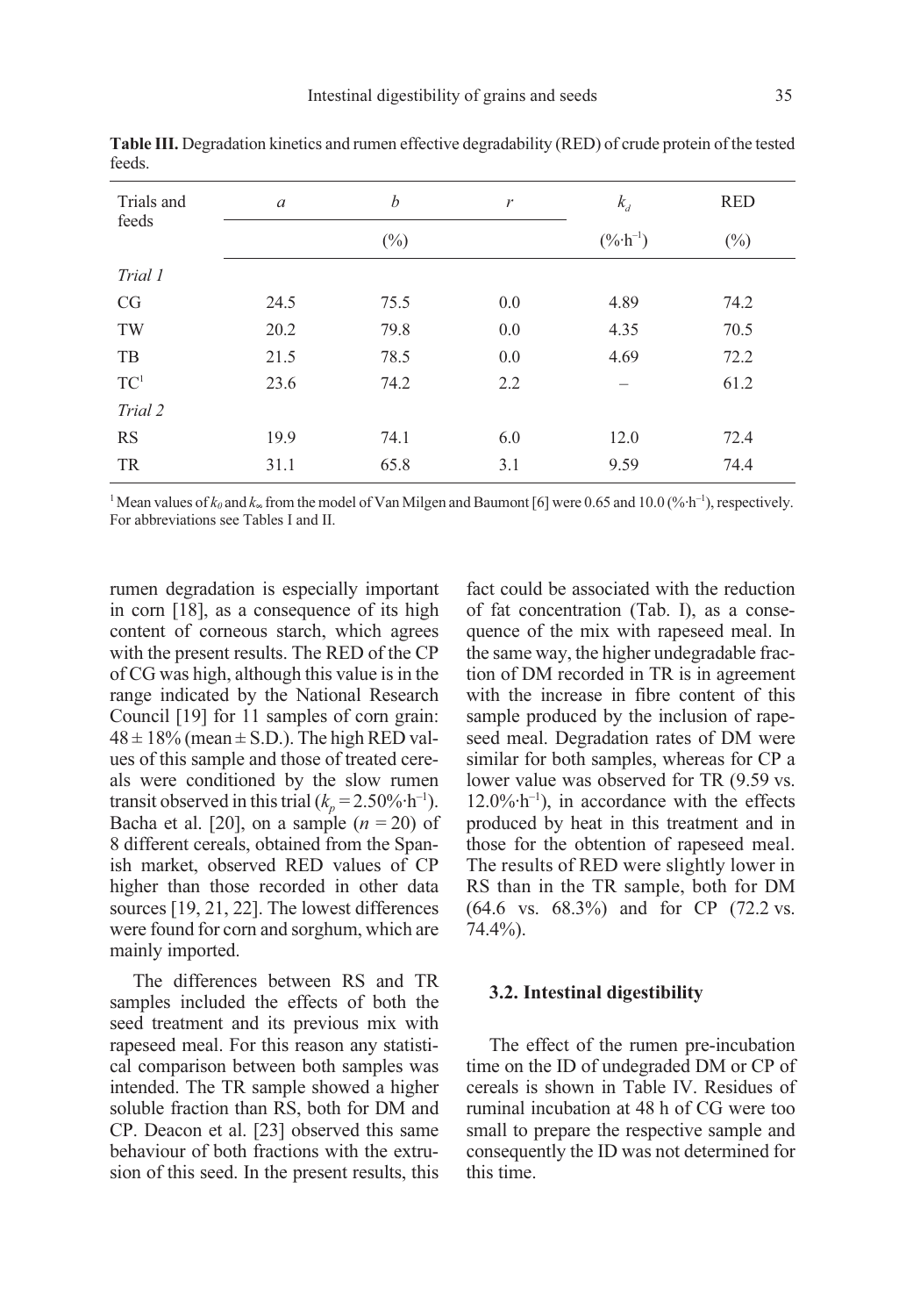|                                                                  | Dry matter        |                   |                   | Crude protein     |  |      |                   |                   |      |
|------------------------------------------------------------------|-------------------|-------------------|-------------------|-------------------|--|------|-------------------|-------------------|------|
| RPT(h)<br>Feeds:                                                 | CG                | TW                | TB                | TC                |  | CG   | TW                | TB                | TC   |
| $\mathbf{0}$                                                     | $90.2^{\circ}$    | $89.0^{\circ}$    | 87.9 <sup>a</sup> | 87.7 <sup>a</sup> |  | 83.1 | $92.0^{\circ}$    | $86.4^{\circ}$    | 88.7 |
| $\overline{2}$                                                   | $88.9^{\circ}$    | $90.3^{\circ}$    | $84.4^{\circ}$    | $85.5^{ab}$       |  | 78.2 | $95.6^{\circ}$    | $89.0^{\circ}$    | 92.2 |
| $\overline{4}$                                                   | $85.5^{ab}$       | $86.3^{a}$        | $83.9^{\circ}$    | $88.9^{a}$        |  | 80.6 | $94.4^{\circ}$    | $90.0^{\circ}$    | 93.7 |
| 8                                                                | $86.7^{ab}$       | $83.5^{\circ}$    | $73.4^b$          | $83.8^{b}$        |  | 87.3 | $93.2^{a}$        | 89.3 <sup>a</sup> | 92.5 |
| 16                                                               | $86.7^{ab}$       | $65.8^{b}$        | $54.8^\circ$      | 70.9 <sup>c</sup> |  | 86.3 | $91.9^{\circ}$    | $86.0^{\circ}$    | 92.3 |
| 24                                                               | 83.0 <sup>b</sup> | $53.9^\circ$      | $52.7^\circ$      | $65.1^d$          |  | 79.5 | $90.5^{\circ}$    | $85.6^{\circ}$    | 90.4 |
| 48                                                               |                   | 25.9 <sup>d</sup> | $21.0^d$          | $39.6^\circ$      |  |      | 48.0 <sup>b</sup> | $30.2^{b}$        | 91.3 |
| M.S.E.                                                           | 1.79              | 2.80              | 2.25              | 1.13              |  | 2.76 | 1.92              | 2.75              | 1.56 |
| Fitting parameters' and effective values of intestinal digestion |                   |                   |                   |                   |  |      |                   |                   |      |
| $g(\%)$                                                          | 89.2              | 91.4              | 85.9              | 89.6              |  |      |                   |                   |      |
| $k_i$                                                            | 0.24              | 1.39              | 1.40              | 1.03              |  |      |                   |                   |      |
| $R^2$                                                            | 0.49              | 0.97              | 0.96              | 0.96              |  |      |                   |                   |      |
| Di (%)                                                           | 19.9              | 10.9              | 9.4               | 12.5              |  | 21.3 | 26.2              | 22.9              | 35.5 |
| IED(%)                                                           | 86.4              | 62.1              | 51.5              | 67.9              |  | 82.6 | 88.9              | 82.5              | 91.6 |
| UF $(\%)$                                                        | 3.13              | 6.67              | 8.83              | 5.91              |  | 4.49 | 3.27              | 4.87              | 3.26 |

Table IV. Effect of rumen pre-incubation time (RPT) on intestinal digestibility (%) of dry matter and crude protein of the cereal samples.

<sup>1</sup> Parameters obtained by fitting the equation ID =  $g - k_i t$ , where g: ID of insoluble crude protein;  $k_i$ : slope of decrease of the ID; Di: intestinal digested fraction; IED: effective intestinal digestibility; UF: whole tract undigested fraction; M.S.E.: mean standard error; other abbreviations see Table I.

a,b,c,d,e Values with different superscripts in the same column are significant at  $P < 0.05$ .

A linear decrease of the ID of DM with the rumen pre-incubation time was observed in all cereal samples. The mean values of the parameters of equation (7) as well as the respective values of Di and IED of DM are also shown in Table IV. These results show that the progressive ruminal degradative actions can influence gut digestibility values. Consequently, the method proposed by González et al. [1] is based on the integration of the functions which describe the evolution over time of the rumen outflow of undegraded material and the variation with the rumen residence time of the intestinal digestibility. These authors indicated that this method remains valid irrespective of the forms of the basic

functions employed  $(u, f$  and ID), as shown in this paper for  $D_i$  estimation when ID decreased linearly (equation 9). These decreases showed the progressive enrichment in fibre of feed particles with the extent of rumen degradation. On this basis, the differences recorded for  $k_i$  can be explained by the differences among samples for fibre concentration (NDF; Tab. I) and for the rumen degradation rate of DM  $(k_d,$  Tab. II), as the main factors affecting the fibre accumulation in the ruminal-digested samples. In this way, the biggest difference both for  $k_i$ and  $k_d$  was observed between CG and the treated cereals. The low proportions of DM digested in the intestine in treated cereals (between 9.4 and 12.5% vs. 19.9% in CG)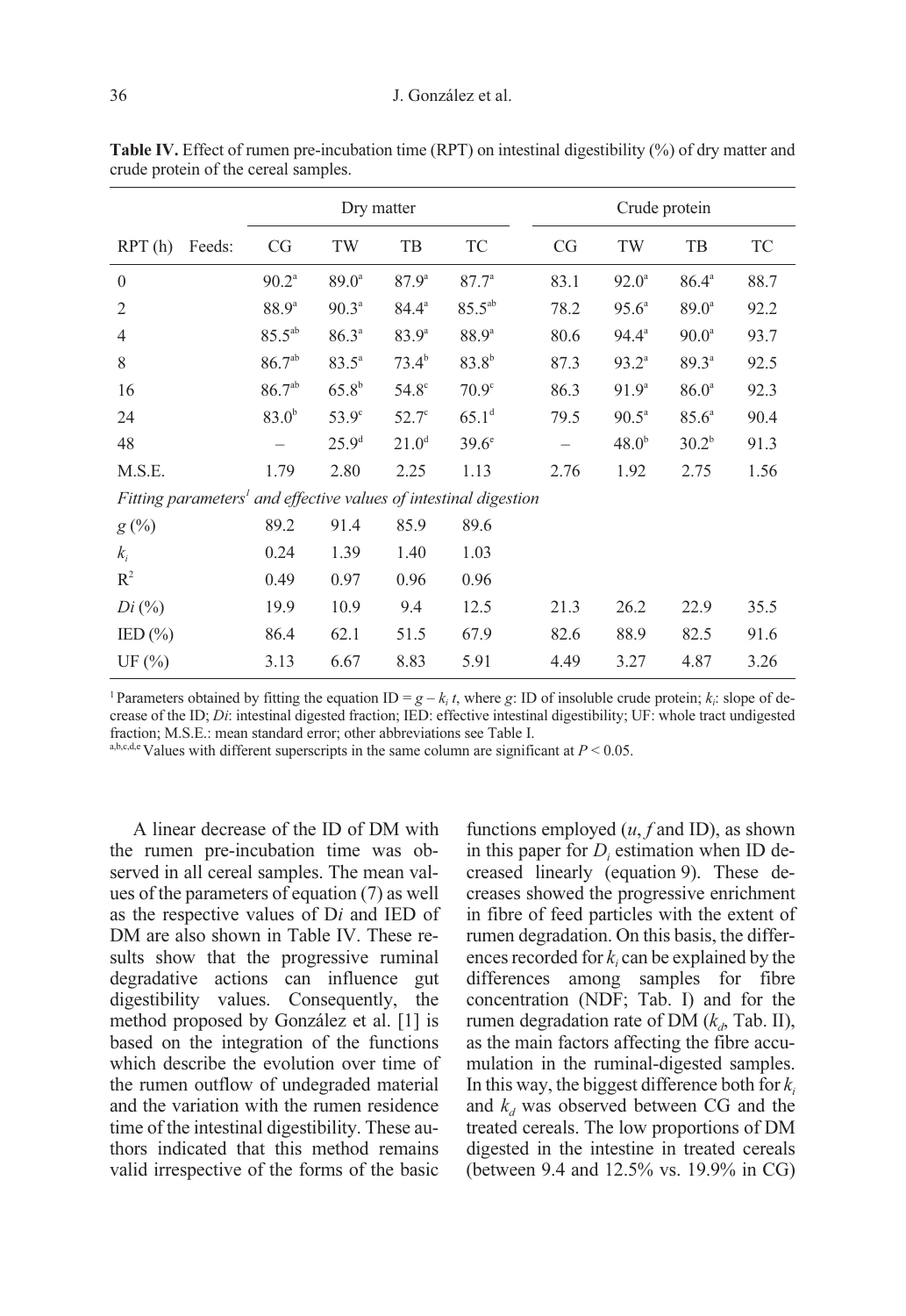agree with its faster degradation and its higher rumen digestion. These differences were also shown by the IED values (86.4% in CG vs. 62.1, 51.5, and 67.9% in TW, TB, and TC, respectively). Estimations of undigested DM do not disagree with the usual values of apparent digestibility observed for cereals, considering that a part of the endogenous materials have been removed by the washing procedure. So, mobile nylon bags were thawed before washing, which promotes the partial detachment of adherent microbes from feed particles by the cold [24].

The effects of rumen pre-incubation time on the ID of CP (Tab. IV) were limited to TW and TB, in which an important reduction was observed at 48 h of rumen residence time. The low variation observed in all cereals agreed with the low  $k_d$  values (Tab. III), which should not promote an important accumulation of undigestible nitrogen compounds in the undegraded CP. The high values of ID observed indicates a low content of CP unavailable in the gut, especially for the treated cereals, in spite of its higher contents in fibre-bound nitrogen (NDIN and ADIN). These compounds may be degraded to different extents in the rumen by the combined actions of cellulolytic and proteolytic microbial enzymes. In addition, some authors [25, 26] have shown that an important part of NDIN of heat-treated feeds is solubilised in the gut. Estimations of IED of undegraded CP in the corn samples were obtained as mean ID values. This approach is not valid in TW and TB due to the decrease of ID at 48 h of rumen pre-incubation time. In these samples,  $D_i$  estimations were obtained by weighing in accord with the rumen outflow of undegraded CP determined by equation (4). Up to 24 h of rumen pre-incubation, the mean of the ID values was employed, whereas for the remaining fraction of outflow, the mean between this last value and that of 48 h was used. Finally, the values of  $D_i$  were derived from the IED values in accord with equation (10). Values of  $D_i$  of CP for treated cereals, which were higher than those of the CG sample, showed the change of the digestion site from the rumen to the intestine, as a consequence of the low rumen degradation rate of CP produced by the hydrothermal treatment. Consequently, the values of IED were high, even for TB, which was similar to that of CG. The present values showed that the ID of CP varied with the type of cereal because of differences in the rumen degradation characteristics of its CP. Verité et al. [22] estimated ID values of 95% for undegraded CP of corn and wheat and of 85% for barley. The protein value of treated cereals was not only enhanced by the shift of the protein digestion site, but also by the high microbial grow associated with its high DM degradability.

The effects of rumen incubation time on ID were evident in the rapeseed samples (Tab. V). The lower initial ID values of DM observed in TR rather than in RS may be attributed to the higher fibre content of TR, but also to the higher soluble DM fraction of this sample, which increased comparatively this concentration. The results of the ID of CP of De Boer et al. [27] for rapeseed meal showed a variation from 90.6 to 37.3% between 0 and 24 h of rumen incubation. Similar results of Liu et al. [28] varied from 92 to 65%. In agreement with our work, the differences between these results are also in accordance with the extent of rumen degradation of CP, which was higher in the first study. The evolution of ID of DM and CP of rapeseed samples was fitted to equation (2). Nevertheless, the existence of a lag period  $(t_0)$  for ID was observed for TR both for DM and CP, and for DM in RS only in one animal (Tab. V). The proportions of DM digested in the gut and the resultant IED were higher in the RS sample (20.0 and 56.5%, respectively) – with lower levels of rumen digestion and fibre – than in the TR sample (16.1 and 50.8%, respectively). This behaviour was similar to that observed in the cereals. The value of IED of the CP of the TR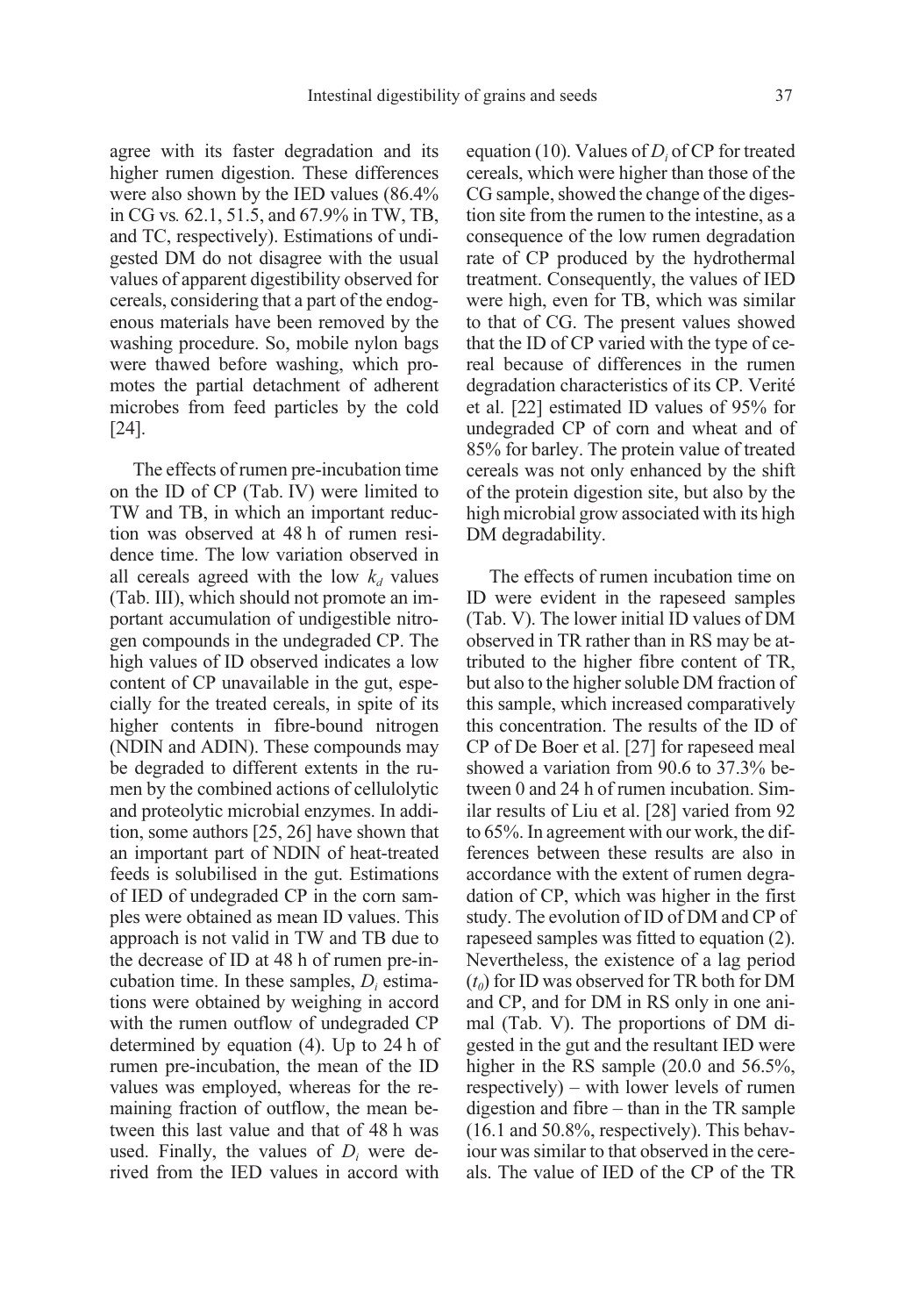sample was slightly higher than that of the RS sample (80.1 vs. 71.9%) as a consequence of the higher transit of insoluble by-pass CP thus allowing for the lower CP degradation rate in the rumen. This same behaviour has been observed in different feeds [1, 3, 4, 26]. Our results were higher than the value of 60% indicated by Verité et al. [22] for rapeseed, but closer to that reported for rapeseed meal (80%).

The estimations of IED of DM obtained by the simplified method from the samples pooled weighing with the DM rumen outflow were similar to those obtained mathematically from the ID evolution with the rumen pre-incubation time both for RS  $(54.8 \text{ vs. } 56.5\%, P = 0.156)$ , and for TR  $(51.6 \text{ vs. } 50.8\%, P = 0.560)$ . A similar behaviour was observed for CP in TR (78.9 vs.  $80.1\%$ ,  $P = 0.591$ ), but a difference of some

|                                                                              |        | Dry matter        |                   |                   | Crude protein     |  |
|------------------------------------------------------------------------------|--------|-------------------|-------------------|-------------------|-------------------|--|
| RPT(h)                                                                       | Feeds: | <b>RS</b>         | TR                | <b>RS</b>         | TR                |  |
| $\mathbf{0}$                                                                 |        | 81.7 <sup>a</sup> | 60.3 <sup>a</sup> | 90.2 <sup>a</sup> | $88.5^{\circ}$    |  |
| $\mathfrak{2}$                                                               |        | $74.3^{\circ}$    | $59.7^{\circ}$    | $88.4^{ab}$       | $88.2^{\circ}$    |  |
| $\overline{4}$                                                               |        | $64.8^{b}$        | 60.9 <sup>a</sup> | $83.3^{b}$        | 86.9 <sup>a</sup> |  |
| 8                                                                            |        | $61.5^{b}$        | 60.5 <sup>a</sup> | $74.9^\circ$      | $84.1^a$          |  |
| 16                                                                           |        | $37.0^\circ$      | $35.8^{b}$        | 54.8 <sup>d</sup> | $66.3^{b}$        |  |
| 24                                                                           |        | $22.8^{d}$        | $29.9^\circ$      | $41.0^\circ$      | $58.7^\circ$      |  |
| 48                                                                           |        | $8.5^\circ$       | $17.6^d$          | $22.4^f$          | 29.7 <sup>d</sup> |  |
| M.S.E.                                                                       |        | 2.71              | 1.83              | 1.68              | 1.91              |  |
| Fitting parameters <sup>1</sup> and effective values of intestinal digestion |        |                   |                   |                   |                   |  |
| $t_{0}$ (%)                                                                  |        | 0.70              | 7.53              |                   | 6.51              |  |
| s(%)                                                                         |        | 1.50              | 17.6              | $0.00\,$          | 6.00              |  |
| h(%)                                                                         |        | 78.8              | 44.2              | 89.8              | 81.8              |  |
| $k_i$ (% $\cdot$ h <sup>-1</sup> )                                           |        | 5.37              | 9.24              | 2.99              | 2.97              |  |
| Di (%)                                                                       |        | 20.0              | 16.1              | 19.8              | 20.5              |  |
| IED $(\% )$                                                                  |        |                   |                   |                   |                   |  |
| - Integration method                                                         |        | 56.5              | 50.8              | $71.9*$           | 80.1              |  |
| - Simplified method                                                          |        | 54.8              | 51.6              | 65.8              | 78.9              |  |
| M.S.E.                                                                       |        | 0.56              | 0.78              | 0.99              | 1.41              |  |
| UF $(\%)$                                                                    |        | 15.4              | 15.6              | 7.7               | 5.1               |  |

Table V. Effect of rumen pre-incubation time (RPT) on intestinal digestibility (ID; %) of dry matter and crude protein of rapeseed samples.

<sup>1</sup> Parameters obtained by fitting the equation  $ID = s + he^{-kt}$ . Where,  $s+h$ : ID of insoluble feed crude protein; s: ID of rumen undegradable crude protein;  $k_i$ : rate of decrease of the ID;  $t_0$  = lag time. For other abbreviations see Tables I and IV.

a,b,c,d,e Values with different superscripts in the same column are significant at  $P < 0.05$ .

\* Pair of values differed at  $P < 0.05$ .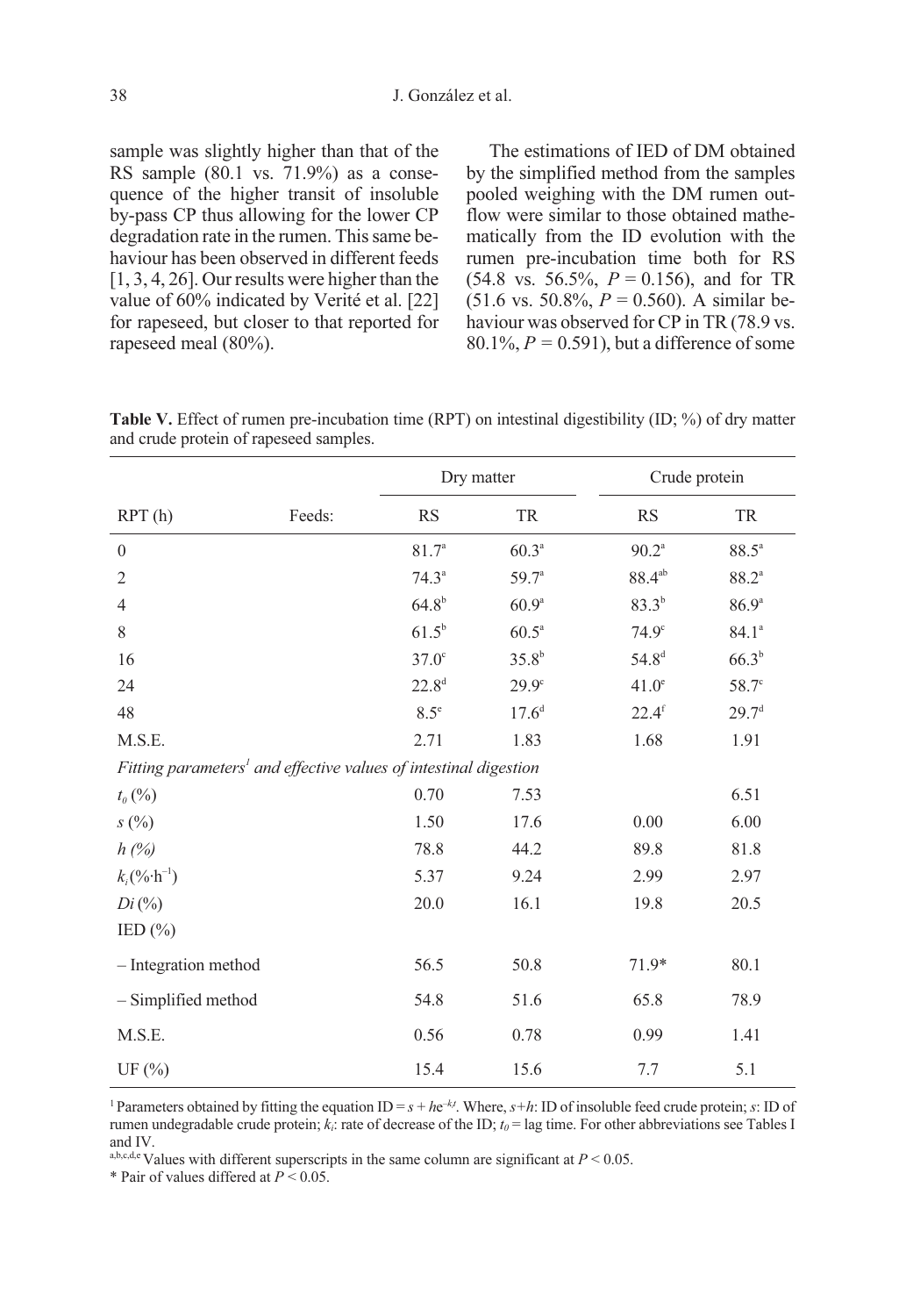importance was recorded in RS (65.8 vs. 71.9%,  $P = 0.048$ ). The possibility of errors in sample preparation and analyses was higher in the simplified method, which is based on only one pooled sample. In addition, the variability between bags within the same animal is high. In this way, the accuracy of this technique should be reinforced with the preparation of more than one pooled sample and the incubation of more mobile bags. Therefore, more studies are needed to improve this promising technique. So, the use of these pooled samples is a simple and fast method, which reduces the experimental effort and spares the complex mathematical calculations needed in the original method. Consequently, this simplification should be useful in order to develop more complex studies as those of intestinal availability of amino acids, which will be too expensive by using the original technique. Nevertheless, this simplified method does not provide information about the variation of ID with the rumen residence time of particles, which is useful for the study of the factors affecting intestinal digestion.

## ACKNOWLEDGEMENTS

This work has been supported by the CICYT funded Project AGF 98-0842.

## **REFERENCES**

- [1] González J, Sánchez L, Alvir MR. Estimation of intestinal digestibility of undegraded sunflower meal protein from nylon bag measurements. A mathematical model. Reprod Nutr Dev 1999, 39: 607–616.
- [2] Yang WZ, Poncet C. Mesure de la digestion de l'azote alimentaire dans les différentes parties du tube digestif du mouton par la technique des sachets de nylon. Reprod Nutr Dev 1988, 28: 125–126.
- [3] Faría-Mármol J, González J, Rodríguez CA, Alvir MR. Effect of diet forage to concentrate ratio on rumen degradability and postruminal availability of protein from fresh and dried lucerne. Anim Sci 2002, 74: 337–345.
- [4] González J, Faría-Mármol J, Rodríguez CA, Alvir MR. Effects of stage of harvest on the protein value for ruminants of fresh lucerne. Reprod Nutr Dev 2001, 41: 381–392.
- [5] Ørskov ER, McDonald I. The estimation of protein degradability in the rumen from incubation measurements weighted according to rate of passage. J Agric Sci 1979, 92: 499–503.
- [6] Van Milgen., Baumont R. Models based on variable fractional digestion rates to describe ruminal in situ digestion. Br J Nutr 1995, 73: 793–807.
- [7] González J, Rodríguez CA, Andrés SG, Alvir MR. Rumen degradability and microbial contamination of fish meal and meat meal measured by the in situ technique. Anim Feed Sci Technol 1998, 73: 71–84.
- [8] Dhanoa MS, Siddons RC, France J, Gale L. A multicompartmental model to describe marker excretion patters in ruminant faeces. Br J Nutr 1985, 53: 663–671.
- [9] AOAC, Official Methods of Analysis, 15th ed, Association of Official Analytical Chemists, Washington DC, 1990.
- [10] Van Soest PJ, Robertson JB, Lewis BA. Methods for dietary fiber, neutral detergent fiber and nonstarch polysaccharides in relation to animal nutrition. J Dairy Sci 1991, 74: 3583–3597.
- [11] Robertson JB, Van Soest PJ. The detergent system of analysis and its application to human foods. In: James WPT, Theander O (Eds), The Analysis of Dietary Fibre in Food, Marcel Dekker, New York, 1981. p 123–158.
- [12] Ellis WC, Matis JH, Pond KR, Lascano CE, Telford JP. Dietary influences on flow rate and digestive capacity, In: Gilchrist FMC, Machie RI (Eds), Herbivore nutrition in the subtropics and tropics, He Science Press, Johannesburg, 1984. p 269–293.
- [13] Gasa J, Sutton JD. Empleo de marcadores en estudios de cinética de paso a través del tracto digestivo de vacas lecheras. Invest Agr: Prod Sanid Anim 1991, 6: 39–50.
- [14] Robinson PH, Sniffen CJ. Comparison of rumen, duodenal and faecal sampling sites to estimate rumen turnover rate of markers in cows. J Dairy Sci 1983, 66 (Suppl 1): 187.
- [15] Grenet E, Demarquilly C. Rappels sur la digestion des fourrages dans le rumen (parois) et ses conséquences. In: Demarquilly C (Ed), Les Fourrages Secs: Récolte, Traitement, Utilisation, INRA, Paris, 1987. p 141–162.
- [16] Rubio J. Influencia de la relación veza: avena sobre la utilización ruminal de estos henos en corderos. MSc thesis, CIHEAM-IAMZ, Zaragoza, 1994.
- [17] Waghorn GC, Reid CSW. Rumen motility in sheep and cattle as effected by feeds and feeding.